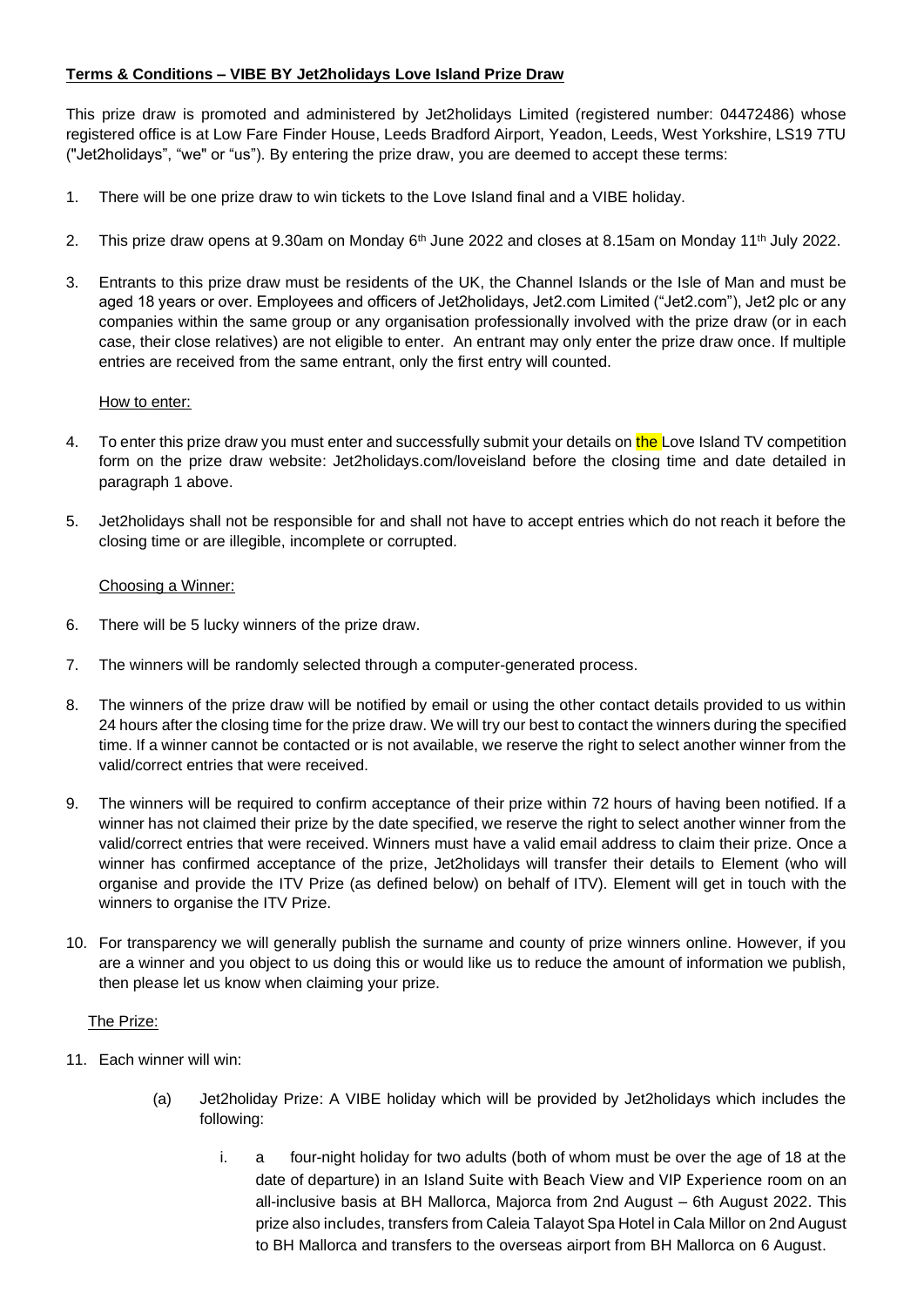- (b) "ITV Prize": 2 Love Island live final tickets per winner, including flights and accommodation (which will be provided by Element on behalf of ITV) which includes:
	- i. UK travel allowance of £100 per person;
	- ii. Overnight accommodation at Hampton by Hilton London Stansted Airport the night prior to departure, if required:
	- iii. Return Jet2 flights from London Stansted to Palma, Mallorca (includes one item of 10kg hand luggage and one item of 22kg hold luggage per person)
	- iv. 2 nights' hotel accommodation from Sunday 31st July to Tuesday 2nd August at [4\\*](https://www.caleiatalayotspahotel.com/)  [Caleia Talayot Spa Hotel](https://www.caleiatalayotspahotel.com/) in Cala Millor in double/twin rooms (2 people per room) on half board basis (daily breakfast and dinner at the hotel) which includes:
		- Welcome drinks and snacks at hotel on 31st July (1 2 hours from arrival time of 12:00-12:30 pm) (Includes selection of fruit, canapés, ham, cheese, soft drinks, Cava and beer)
	- v. Private hire of the terrace (to be shared with the other prize winners) at Restaurant Sa Punta Mallorca for pre-drinks prior to the Love Island final on 1st August which includes:
		- a selection of snacks and nibbles and 2 3 glasses of wine/beer per person
		- Hire time: 8:00pm 9:30pm
	- vi. Private coach hire (to be shared with the other prize winners) on the evening of the Love Island final (1st August - based on 5 to 6 hour hire). Journeys as follows:
		- Hotel to Restaurant Sa Punta for pre-drinks
		- Restaurant Sa Punta to Love Island villa
		- Love Island villa to hotel
	- vii. Selection of snacks and soft drinks for the coach journey to/from the villa
	- viii. Travel insurance for the ITV Prize only
	- ix. Full winner management prior to travel
	- x. On-site event management from 2 x Element Event Managers, throughout trip (includes travel, accommodation and expenses)
	- xi. Travel prizes in UK and abroad, which are provided as part of the ITV Prize, are protected by Element London ATOL 10207/ABTA Y2441

## Prize Terms:

#### The following terms apply to the Jet2holidays Prize detailed at 11(a) above:

- 12. Transfers from the airport in the UK are not included. No optional flight/board/transfer/accommodation supplements are included in the prize. Travel insurance is not included for the Jet2holidays Prize. Winners are advised to take out their own insurance.
- 13. If a prize is not booked by the applicable date, it will be deemed forfeited and Jet2holidays reserves the right to award a prize to another randomly selected entry.
- 14. The prize is subject to these terms and conditions and the Jet2holidays' and Jet2.com's terms and conditions (together the "Terms and Conditions") which can be found at http://www.jet2holidays.com/terms-andconditions and http://www.jet2.com/terms respectively. The Jet2holiday Prize shall not constitute a 'package' under the Package Travel and Linked Travel Arrangements Regulations 2018 (the "Regulations") and the Regulations shall not apply, nor shall the applicable provisions of the Terms and Conditions which relate to the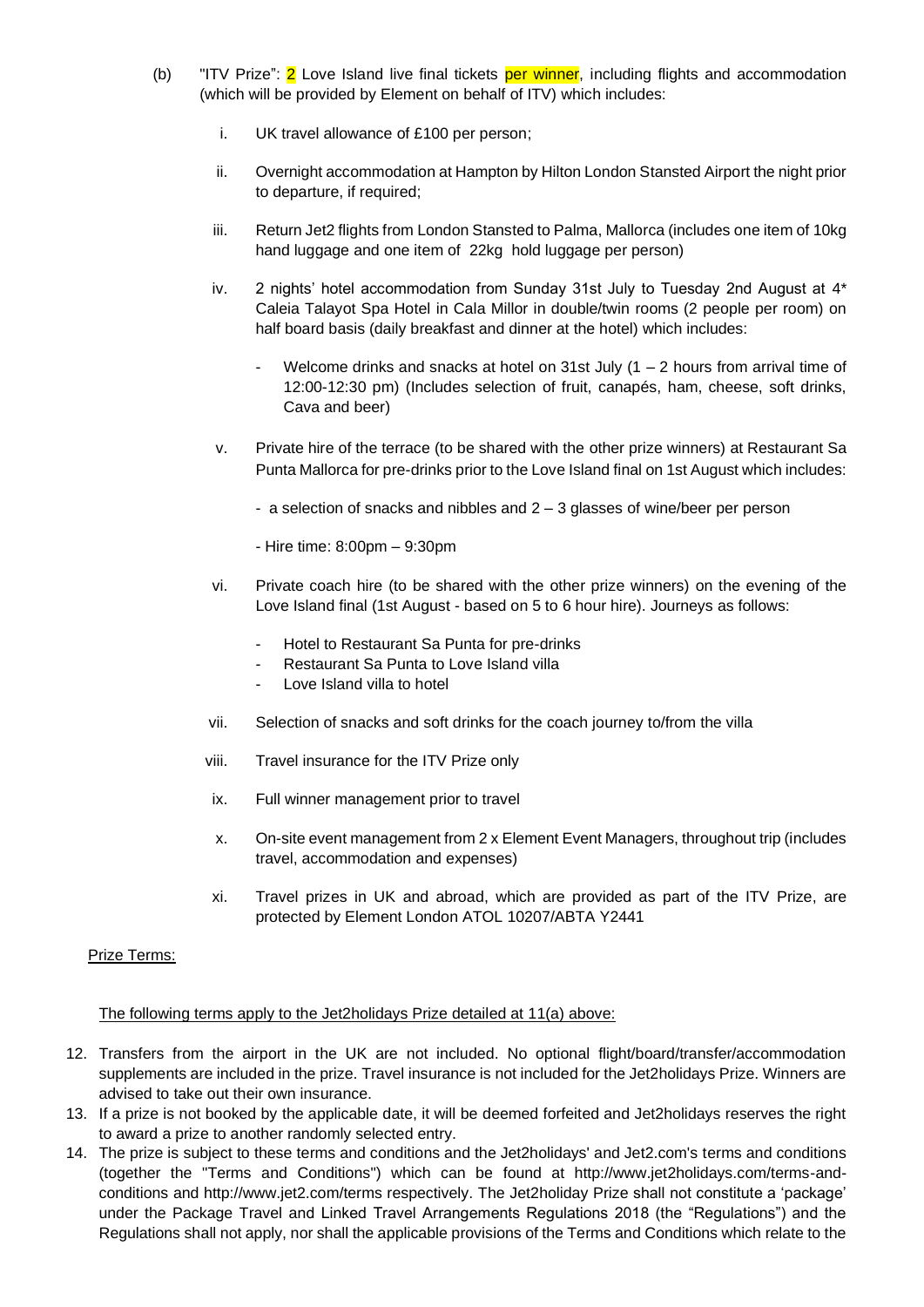Regulations. In the event of any conflict between the Terms and Conditions, and these prize draw terms and conditions, these prize draw terms and conditions will take precedence.

- 15. The prize is subject to availability. Prize flights are limited on the flights operated by Jet2.com and may be unavailable even if there is general availability on a particular flight.
- 16. Jet2holidays reserves the right (but shall be under no obligation) to substitute the prize or any element of the prize with alternative dates/property/destinations/transfers/ at any time to the equivalent prize value or at its discretion, the cash value of the prize or element of the prize being substituted.
- 17. Jet2holidays reserves the right to amend or cancel the flights or holiday for any reason without prior notice. Please note that flight schedules are not guaranteed.
- 18. The prize duration may not be extended and no element of the prize may be changed by the winner. Additional passengers outside the maximum amount permitted in the prize details may not be booked onto the prize booking.

# The following terms apply to the ITV Prize detailed at 11(b) above:

- 19. The ITV Prize and each element thereof are provided entirely by Element on behalf of ITV and Jet2holidays shall have no liability for any complaints, claims, disputes or liability that arise from the winner's party related to the Love Island tickets.
- 20. Trip to take place on set dates in line with Love Island Final and no other dates are available.
- 21. Access to the villa for the live final is at the sole discretion of ITV. ITV reserves the right to refuse admission to the live final or to remove any winner or guest from the Love Island villa in the event that they are under the influence of alcohol or drugs on arrival at the Love Island villa or for reasons of public safety or for any unacceptable behaviour likely to cause damage, nuisance, embarrassment or injury or that their behaviour might otherwise disturb the filming of the live final in any way. ITV's decision in respect of the same is final.
- 22. It is the responsibility of the winner to inform Licensor of any wheelchair or similar access requirements for the winner and/or their guest when taking up the prize, and to adhere to any applicable health and safety guidelines
- 23. Flights available from London Stansted only. 24. Both winner and guest must be over the age of 18.
- 25. A valid credit or debit card will be required for security deposit purposes when checking into hotel accommodation.
- 26. Hotel accommodation is based on two people sharing a double/twin room.
- 27. Hotel will be selected at the prize provider's sole discretion.
- 28. Flights include one piece of 10kg hand luggage and one piece of 22kg hold luggage per person and flights will be subject to Jet2.com's terms and conditions which can be found at http://www.jet2.com/terms.
- 29. Flight routing selected by the prize provider and no other routings are available.
- 30. All elements of the prize must be taken at the same time.
- 31. Travel insurance is subject to restrictions and the terms and conditions of the insurance provider. It is the responsibility of the winner and/or their companion(s) to meet any additional costs relating to obtaining insurance cover for any pre-existing medical condition and for any additional costs as may be specified where the winner and/or their companion(s) are aged 70 or over.
- 32. All winners and guests will be required to follow all production requirements relating to Covid-19 protocols which may include showing proof of NHS approved Covid-19 full vaccination (with the second dose at least fourteen (14) days prior to the event); submitting to a lateral flow test on-site administered by the on-site medical staff; showing proof of natural Covid-19 immunity based upon a positive PCR test within one hundred and eighty (180) days of the event (including any required self-isolation period following the result); social distancing and/or wearing a face covering. If any winners or companions are exempt from vaccination and/or testing and/or wearing of a face covering, access to Love Island villa set is subject to any of ITV's health and safety requirements. Should any winner or guest test positive for Covid-19 on-site, they will not be granted entry to the villa. If any winner or guest experiences Covid-19 symptoms, tests positive in the ten (10) days prior to the event or are not vaccinated and come into contact with someone who has symptoms or has tested positive for Covid-19, they will not be able to redeem the prize and no alternative prize will be offered.
- 33. In the event that the Prize is unable to be fulfilled due to reasons relating to the COVID-19 pandemic or any other reason (as determined by Jet2holidays or ITV in its sole discretion), ITV may hold a Love Island final screening party in London and will offer the winners and their guest attendance at that event with return travel from a UK airport or train station and one (1) nights' accommodation in a 5-star hotel (all as determined by Licensor in its sole discretion) ("Alternate Prize").
- 34. The Prize Provider for the ITV Prize is Element London Ltd. Any personal data submitted by the winner to the Prize Provider will be treated in accordance with Prize Provider's privacy policy, which is accessible at <https://element-london.com/element-london-privacy-policy-travel-english/>